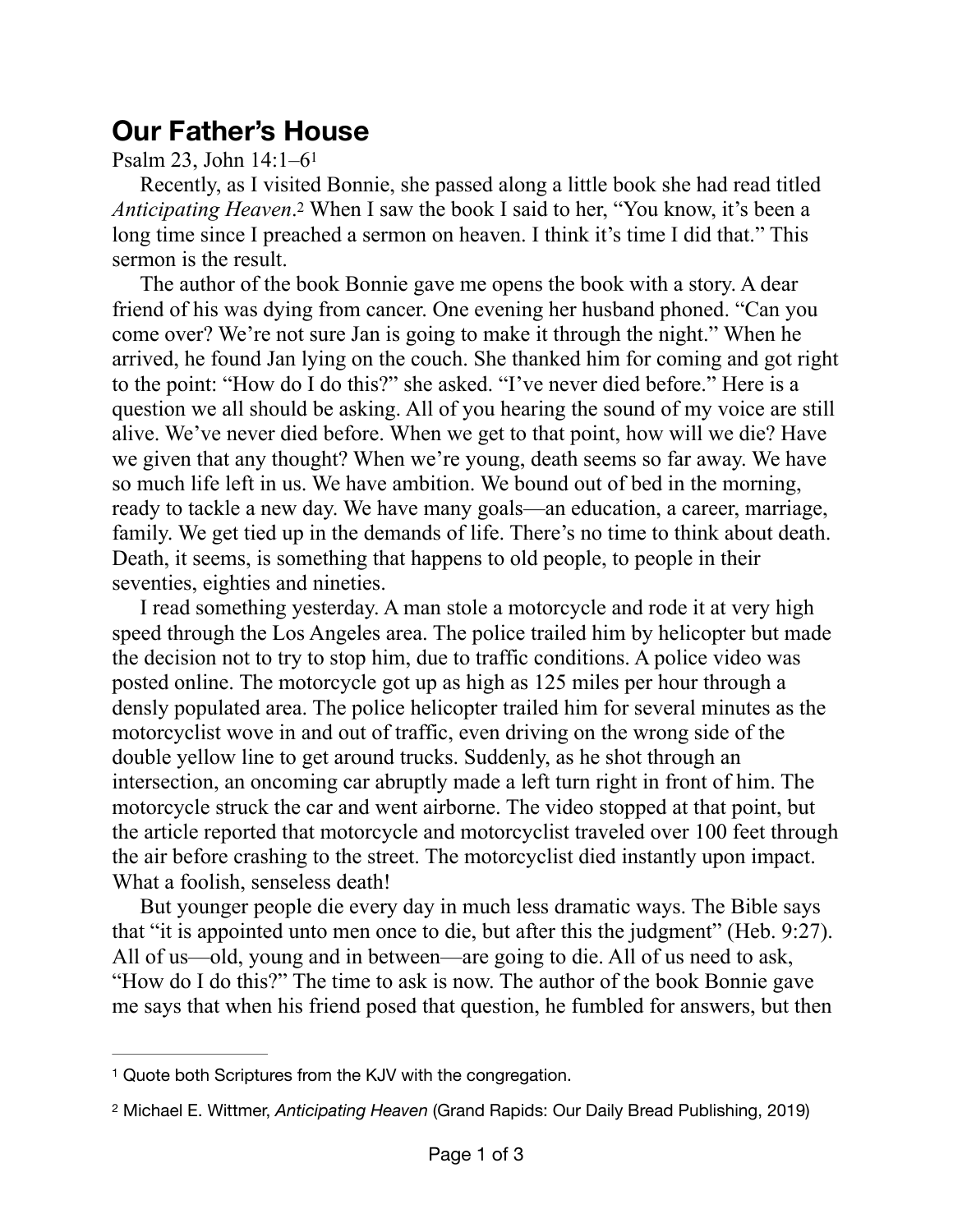the Lord gave him a word for his beloved daughter: "Jan, *you* don't do this. You've walked with Jesus for more than seventy years. Tonight it all pays off. *How do you do this?* You don't. ... You don't do anything tonight but go to sleep in Him."<sup>[3](#page-1-0)</sup>

<span id="page-1-1"></span>The author was alluding to the words of Scripture, "them also which sleep in Jesus will God bring with him" (1 Thess. 4:14). What a comforting phrase, to sleep in Jesus! Now I hate to admit it, but sometimes, when I'm reading to my grandchildren, I nod off. No matter how much I enjoy reading to them, and no matter how interested I am in the book, sometimes I am overcome by sleep. Some mornings, if I have a really sound sleep, I might wake up and have to reorient myself. What day of the week is it? Do I have an appointment that I have to rush off to this morning? When we are exhausted, when our eyes are heavy and it hurts to try to keep them open, then sleep is a welcome relief. We long to succomb to sleep. Its call is irresistable. All we want to do is lie down in bed, pull up the covers and close our eyes in sleep. So is death, for the Christian. How we long to fall asleep in Jesus and wake up in his very presence!

This afternoon we have read two beloved and familiar Scriptures. These two beloved Scriptures share a pregnant phrase. In John 14 Jesus says that "in my Father's *house* are many mansions." David finishes Psalm 23 with the words "I will dwell in the *house* of the LORD forever." Here are two references to heaven. Both of them describe it as a "house"—the house of the Lord, our heavenly Father. For the Christian, going to heaven is a triumphal homegoing—going to heaven is going home.

How tragic to be homeless! I asked one of our elders the other day about a friend of his who has visited our church a few times in years past. This man has a serious drinking problem. He is an idolater. He loves his alcohol more than God. Alcohol consumes his money. Alcohol consumes his financial security. Alcohol consumes his health. Alcohol is more important to him than anything else in the world. This man is about to be homeless. He is desperate, and ready to give in to the siren song of a stranger who promises to send him \$30,000 if he will just send him a \$500 service fee. It is tragic. Here is a man who is about to be homeless (again!) and about to lose \$500 besides.

How precious is home! There is an old expression: "Be it ever so humble, there's no place like home." You might stay in a fine hotel room, but it's not home. A few years ago I served on a committee that was meeting in a lovely city in another state. The committee put me up in the nicest hotel room I've ever stayed at. When I saw it I said, "My, this is a nice place." Later, I asked why the committee put us up in such a fine hotel. It turns out they got a block of rooms at a discount at an online auction. The rooms were available, and the hotel was willing to contract

<span id="page-1-0"></span>[<sup>3</sup>](#page-1-1) Whitmer, *Anticipating Heaven*, 5–6